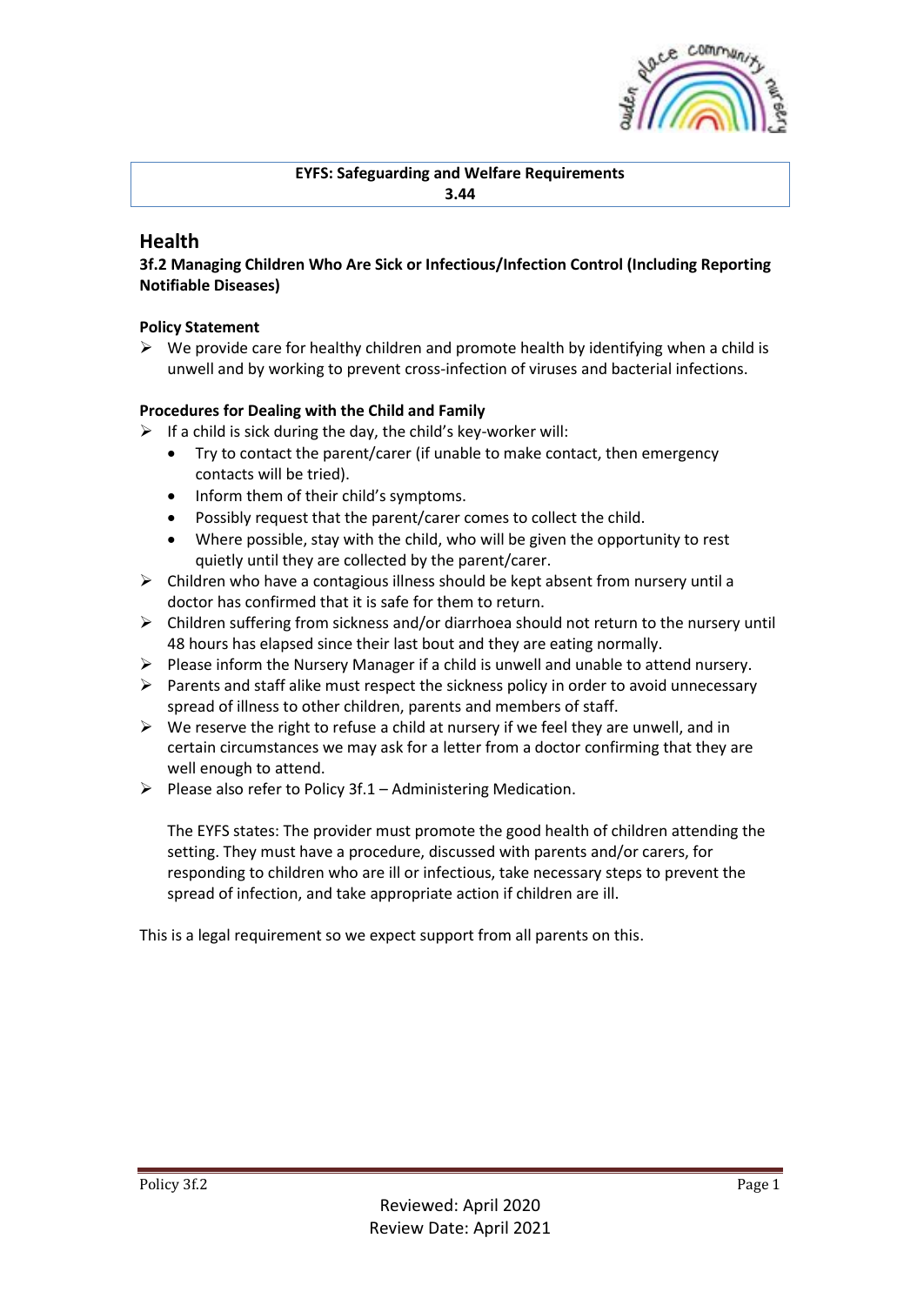

### *Minimum Nursery Exclusion Periods*

- ➢ If antibiotics have been prescribed then the first dose must be given at home in case of reaction.
- $\triangleright$  The child will only be allowed in to nursery if they are well in themselves this is at the discretion of management.

| Disease / Illness                | <b>Minimum Exclusion Period</b>              | <b>Please See Additional Info</b> |
|----------------------------------|----------------------------------------------|-----------------------------------|
|                                  |                                              | <b>Below</b>                      |
| Chickenpox                       | 5-7 days from appearance of rash or until    | Vulnerable Children               |
|                                  | spots have all scabbed over.                 | Females - Pregnancy               |
| Conjunctivitis                   | Single cases: if child is well, no exclusion |                                   |
|                                  | needed.                                      |                                   |
|                                  | Several cases (at the discretion of          |                                   |
|                                  | management): until discharge has             |                                   |
|                                  | stopped.                                     |                                   |
| Covid-19**                       | 7 days isolation/please refer to risk        |                                   |
|                                  | assessment and policy                        |                                   |
| Diarrhoea and/or vomiting        | 48 hours once free from symptoms.            |                                   |
| Flu (influenza)                  | Until fully recovered.                       | Vulnerable Children               |
| Gastroenteritis, food poisoning, | Until authorised by doctor.                  |                                   |
| Salmonellosis and dysentery      |                                              |                                   |
| and rota virus                   |                                              |                                   |
| German measles (rubella) **      | 6 days from appearance of rash.              | Females - Pregnancy               |
| Hand, foot and mouth             | None as long as the child is well.           |                                   |
| Head lice/nits                   | 12 hours from effective treatment.           |                                   |
| Hepatitis A **                   | 7 days after the onset of jaundice or        | Cleaning up bodily fluid spills   |
|                                  | other symptoms.                              |                                   |
| Hepatitis B and C                | None as long as the child is well.           | Cleaning up bodily fluid spills   |
| HIV/AIDS                         | None.                                        | Cleaning up bodily fluid spills   |
| Impetigo                         | Until lesions are crusted or healed OR 48    |                                   |
|                                  | hours after commencing antibiotics.          |                                   |
| Measles**                        | 4 days from onset of rash if the child is    | Vulnerable Children               |
|                                  | well enough.                                 | Females - Pregnancy               |
| Meningococcal                    | Until fully recovered.                       | Meningitis C is preventable       |
| meningitis/septicaemia**         |                                              | by vaccination. There is no       |
|                                  |                                              | reason to exclude siblings. In    |
|                                  |                                              | case of an outbreak, it may       |
|                                  |                                              | be necessary to provide           |
|                                  |                                              | antibiotics.                      |
| Meningitis** due to other        | Until fully recovered                        | Hib and pneumococcal              |
| bacteria                         |                                              | meningitis are preventable        |
|                                  |                                              | by vaccination.                   |
| Meningitis viral**               | None                                         | Milder illness. No reason to      |
|                                  |                                              | exclude siblings.                 |
| Mumps**                          | 5-7 days from onset of swollen glands.       |                                   |
| Ringworm                         | None, but treatment is required.             |                                   |
| <b>Scabies</b>                   | Until treatment has commenced.               |                                   |

Policy 3f.2 Page 2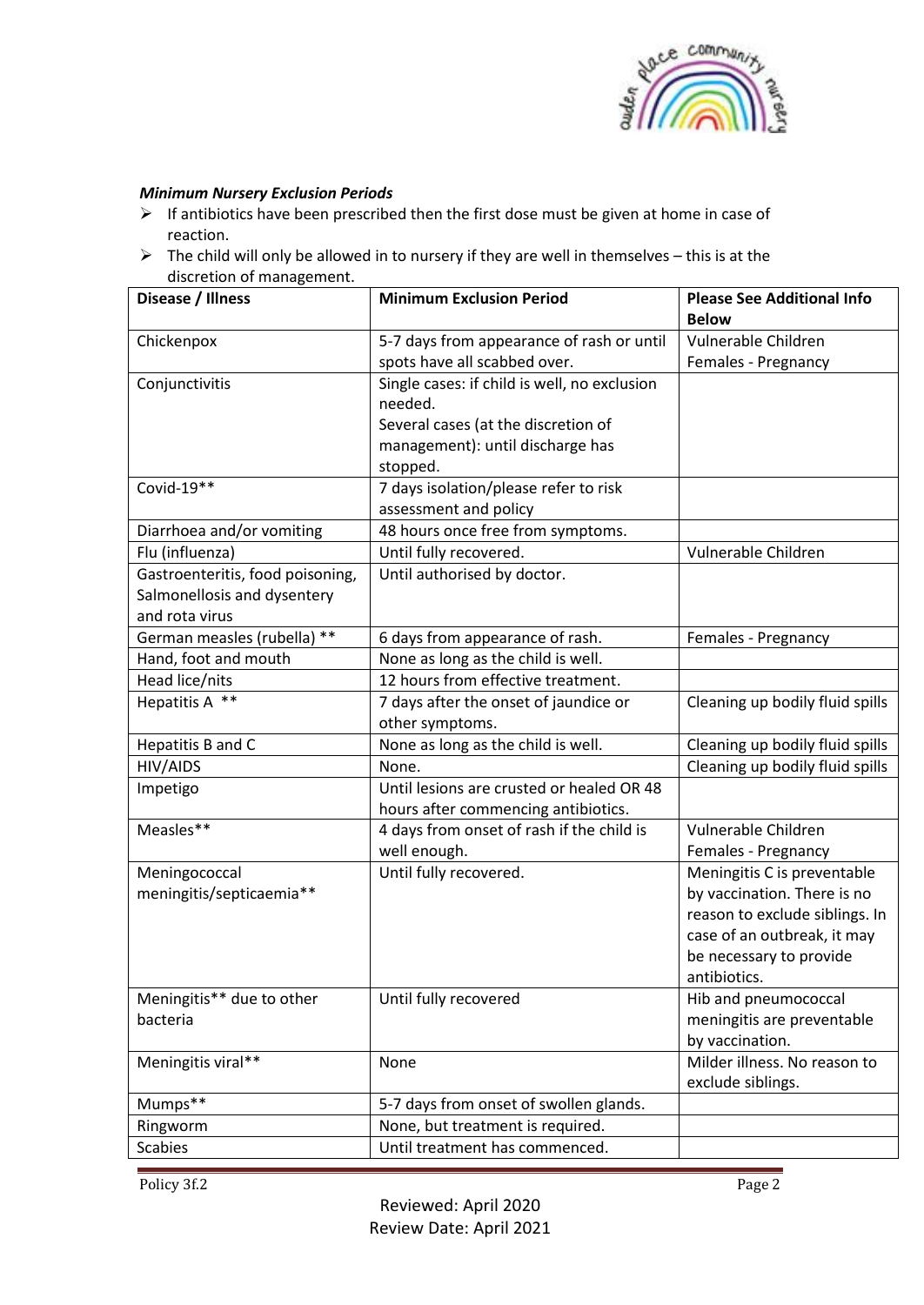

| Scarlet fever and streptococcal<br>infection of throat** | 24 hours after commencing antibiotic<br>treatment. |                     |
|----------------------------------------------------------|----------------------------------------------------|---------------------|
| <b>Shingles</b>                                          | As long as the rash is weeping and too big         | Vulnerable Children |
|                                                          | to be covered.                                     | Females - Pregnancy |
| Slapped cheek (fifth disease)                            | None                                               | Vulnerable Children |
|                                                          |                                                    | Females - Pregnancy |
| Threadworms                                              | None, but treatment is required.                   |                     |
| <b>Tuberculosis</b>                                      | Until declared free from infection by              |                     |
|                                                          | doctor, usually 2 weeks after                      |                     |
|                                                          | commencing treatment.                              |                     |
| Typhoid fever                                            | Until declared free from infection by              |                     |
|                                                          | doctor.                                            |                     |
| Whooping cough (pertussis)**                             | 5 days commencing antibiotic treatment             |                     |
|                                                          | OR 21 days from onset of illness if no             |                     |
|                                                          | treatment.                                         |                     |
| Glandular fever                                          | None as long as the child is well.                 |                     |

**\*\*denotes a notifiable disease.**

### **Reporting a Notifiable Disease**

- $\triangleright$  It is a statutory requirement that doctors report a notifiable disease to the proper officer of the local authority.
- $\triangleright$  In addition, the nursery must inform Ofsted in writing should a child in the setting should contract one of these diseases.

#### **Vulnerable Children**

- $\triangleright$  Some medical conditions make children vulnerable to infections that would rarely be serious in most children. These include:
	- Children being treated for leukaemia or other cancers.
	- Children on high doses of steroids.
	- Children with conditions that seriously reduce immunity.
- $\triangleright$  We ask parents to inform us if their child is in one of these categories.
- $\triangleright$  These children are particularly vulnerable to chickenpox, shingles or measles and if exposed to any of these the key-person or manager will inform the parents immediately and may seek further medical advice.
- $\triangleright$  It may be advisable for these children to have additional immunisations e.g. pneumococcal and influenza.

#### **Females (Staff/Parents/Visitors) – Pregnancy**

- $\triangleright$  In general, if a pregnant woman develops a rash or is in direct contact with someone with potentially infectious rash this should be investigated by a doctor.
- $\triangleright$  If we get a case of one of the diseases listed below at the nursery, we will ensure that pregnant staff are sent to their doctor.
- $\triangleright$  We will also ensure that we personally inform all parents/visitors that we know are pregnant as well as putting up a sign so that anyone who is pregnant but has not yet informed us can also seek medical advice.
- ➢ **Chickenpox/shingles** can affect pregnancy if a woman has not already had the infection. If exposed early in the pregnancy (first 20 weeks) or very late (last 3 weeks),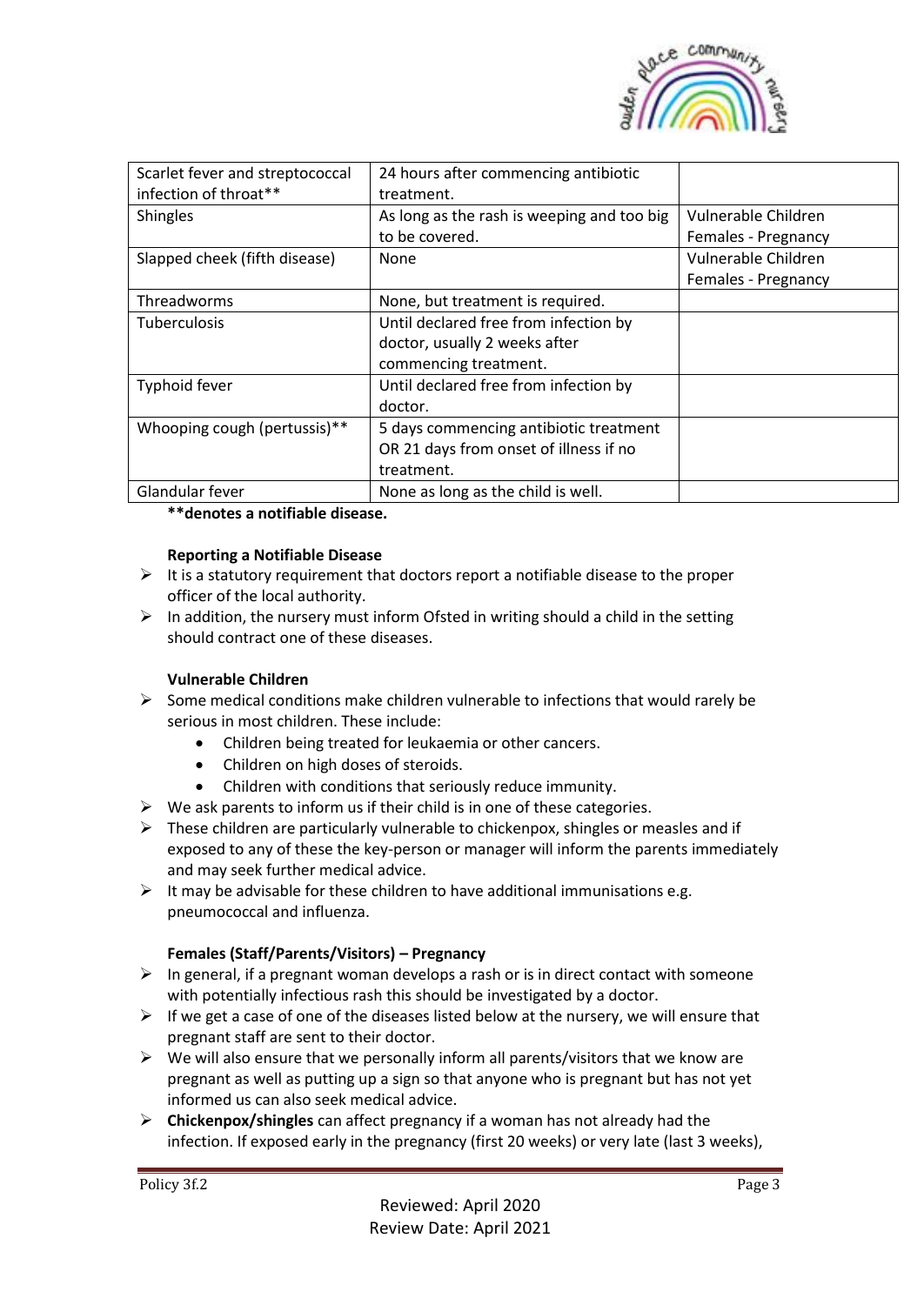

the GP and antenatal care should be informed promptly and a blood test should be done to check immunity.

- ➢ **German measles/rubella**. If a pregnant woman comes into contact with German measles she should inform her GP and antenatal carer immediately to ensure investigation. The infection may affect the developing baby if the woman is not immune and is exposed in early pregnancy. All female staff under the age of 25 years are encouraged to check their immunity.
- ➢ **Slapped cheek disease** can occasionally affect an unborn child. If exposed early in pregnancy (before 20 weeks), the doctor and antenatal care should be informed promptly as this must be investigated immediately.
- ➢ **Measles** during pregnancy can result in the early delivery or even loss of the baby. If a pregnant woman is exposed, the doctor and antenatal care should immediately be informed to ensure investigation. All female staff under the age of 25 years are encouraged to check their immunity.

### **Procedures to Promote Good Hygiene and Reduce Infection**

- ➢ **Hand-washing** is one of the most important ways of controlling the spread of infections, especially those that cause diarrhoea and vomiting and also respiratory diseases. At Auden Place, we use the recommended method of liquid anti-bacterial soap, water and paper towels. Adults and children always wash hands after using the toilet, before eating or handling food, and after handling animals. Staff cover all cuts and abrasions with waterproof dressings (these are blue if handling food)
- ➢ **Coughing and sneezing** easily spreads infections. Children and adults are encouraged to cover their mouth and nose with a tissue and wash hands after using or disposing of tissues. Spitting is discouraged.
- ➢ **Cleaning** of the environment, including toys and equipment, is frequent, thorough and follows nursery guidance on colour-coded equipment. We also ensure that contract cleaners are appropriately trained.
- ➢ **Cleaning of blood and bodily fluid spillages.** All spillages of blood, faeces, saliva, vomit and nasal and eye discharges are cleaned up immediately and always with gloves being worn. When spillages occur, we clean using a product that combines both detergent and a disinfectant and use as per the manufacturer's instructions. We ensure that it is effective against bacteria and viruses and suitable for use on the affected surface. We use jay cloths for cleaning up blood and body fluid spillage and discard these in the clinical waste bins. Disposable mops are used for bathrooms, with the mop heads being thrown out weekly or more often if necessary.
- ➢ **Personal Protective Equipment (PPE).** Disposable non-powdered latex or vinyl gloves must be worn when changing nappies or dealing with other bodily fluids, e.g. blood or vomit. We also provide plastic aprons for the same purpose.
- ➢ **Laundry.** We outsource laundry to a local launderette who collects and delivers three times a week. **Children should never share bedding. If beds are shared, e.g. between part-time children, bedding needs to be changed and the bed detoxed down between different children using the bed**.
- ➢ **Clinical waste**. We always segregate domestic and clinical waste. Used nappies, sanitary products and soiled dressings are stored in a separate clinical odourless waste bin which